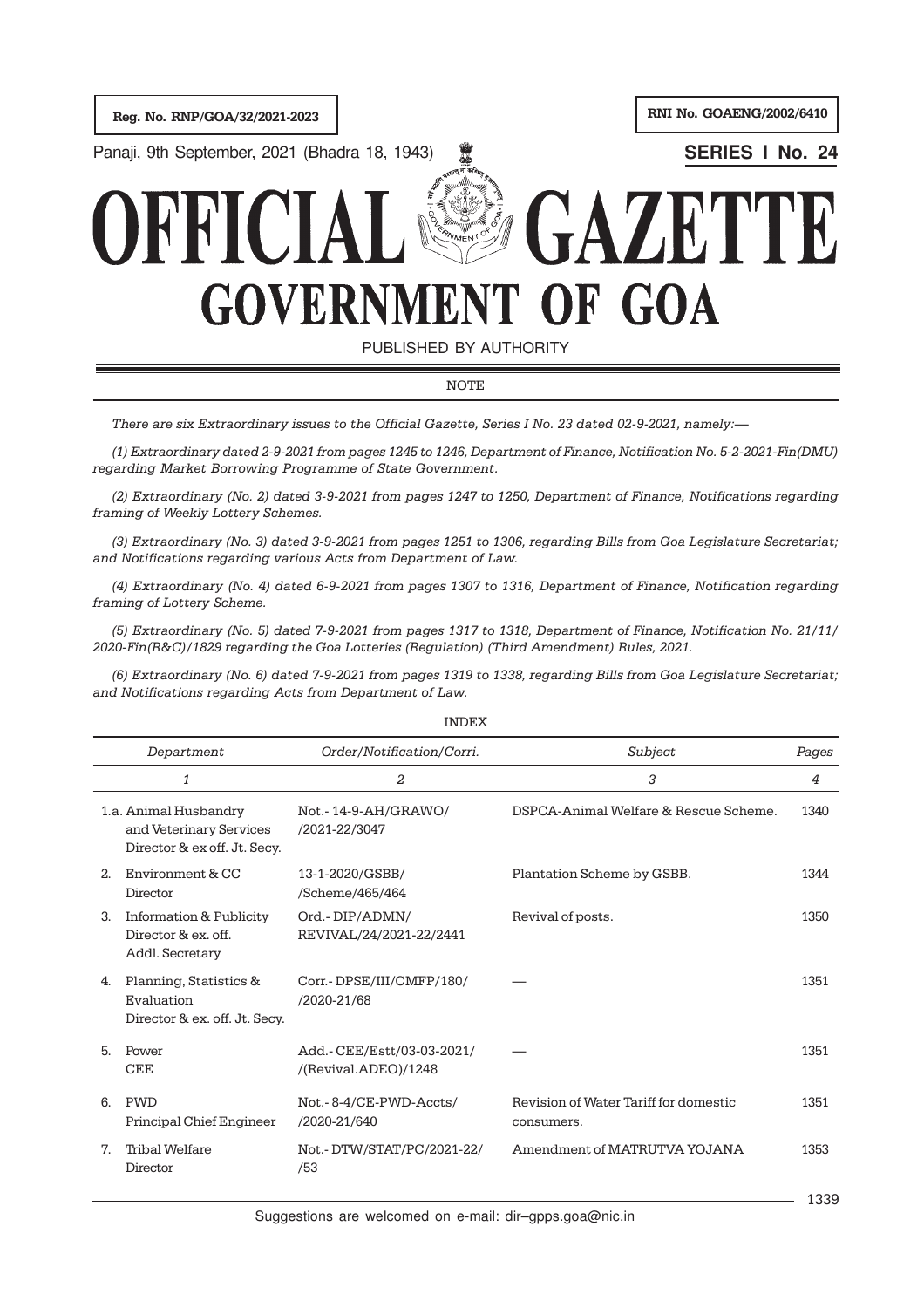Department of Animal Husbandry & Veterinary Services Directorate of Animal Husbandry & Veterinary

### — **Notification**

**Services** 

#### 14-9-AH/GRAWO/2021-22/3047

DSPCA – Animal Welfare & Rescue Scheme

Whereas, the Government of Goa deems it expedient to frame a scheme for the purpose of providing Financial Assistance District SPCA for Prevention of cruelty and for protecting animals from being subjected to unnecessary pain or suffering.

Now, therefore the Government of Goa is hereby pleased to frame the following Scheme namely:—

1. *Short title and commencement*.— (*a*) This scheme may be called the DSPCA Animal Welfare & Rescue Scheme.

(*b*) It shall come into force with effect from the date of its publication in the Official Gazette.

2. *Introduction*.— The District SPCAs of North and South Goa having their objectives for promotion of animal welfare and to protect animals from being subjected to unnecessary pain and suffering, are required to encourage the establishment of animal shelters, sanctuaries, water trough, and the likes for providing shelter and amenities to animals rescued from cruelty, incapacitated for work by reason of old age, sickness or injury. These animals are required to be given Veterinary Assistance with the help of Infirmaries and some of them may have to be rehabilitated at Animal Shelters.

The District SPCAs are also required to intervene in ABC programs, set targets, audit performance, and process applications for grants under available schemes of Animal Husbandry Department.

The DSPCAs so constituted are required to employ paid staff to manage the office and also to watch, warn or prosecute as required all persons guilty of cruelty to animals. Also

to manage the ABC programme in the State. As such, they would require adequate financial support in terms of Man Power like Executive Secretary, DSPCA Inspectors, office staff, Accountant and a Legal council on a retainer basis to help achieve the basic functioning of the DSPCAs.

Until such time the DSPCAs have their own infrastructure like building office, infirmary, animal shelter, and vehicles, they will have to rely on leasing out a suitable office premises and the assistance of Animal Welfare Organizations for Veterinary Assistance Shelter and Rehabilitation of the animals rescued.

A provision is also required to be made to impart education in relation to the humane treatment of animals, build empathy, and encourage the formation of public opinions against the infliction of pain and suffering to animals.

3. *Objectives*.— (*a*) Promotion of animal welfare generally for the purpose of prevention of cruelty and protecting animals from being subject to unnecessary pain and suffering.

(*b*) Manage and participate in the State ABC programs.

(*c*) To ensure functional viability of the District SPCAs and provide for adequate financial assistance.

4. *Eligibility*.— Both District SPCAs, North and South Goa, duly registered under the Registration of Societies Act 1860 are eligible to apply.

5. *Pattern of Assistance*.— (*a*) To fulfill their, objectives as listed hereinabove, every District SPCA would require to employ the following staff:

i. Executive Secretary (Animal Abuse)... 1 No.

ii. Animal Birth Control (ABC) Program Controller … 1 No.

iii. DSPCA Field Officers (Abuse) … 5 Nos.

iv. DSPCA Field Officers (ABC) … 5 Nos.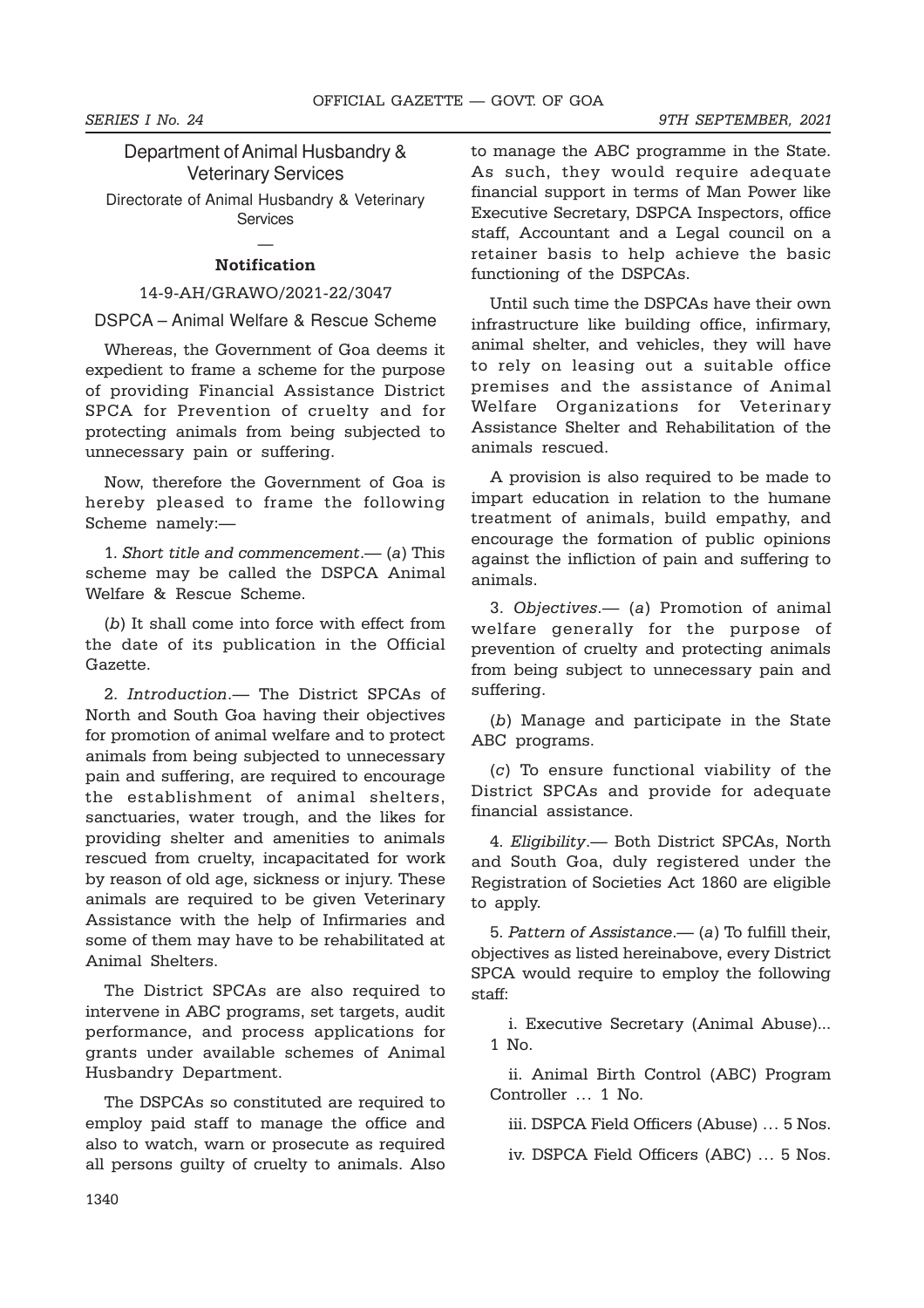v. Accountant (Book Keeper) … 1 No.

vi. Accounting Clerk …. 1 No.

vii. Auditors fees …. 1 No.

viii. Clerical Staff …. 1 No.

ix. Multi tasking staff …. 1 No.

x. Legal Council …. 1 No.

(*b*) Provision for leasing out suitable Premises for DSPCA office.

(*c*) Out sourcing a vehicle with driver for mobility of the DSPCA Field Officers.

(*d*) Treatment of abused animal rescued by the DSPCA Field Officers, a Veterinary Doctor at the infirmary.

(*e*) Rehabilitation of rescued animals at Animal Welfare Organizations and/or at Fosters.

(*f*) Travel and Stay costs for DSPCA Invitees/Personal.

(*g*) Public awareness on community ownership of animals.

6. *Maximum Unit Cost.—*

|    | Name of Component                                                                                | Unit      | Rate                          | Maximum Cost              |
|----|--------------------------------------------------------------------------------------------------|-----------|-------------------------------|---------------------------|
|    | 1                                                                                                | 2         | 3                             | 4                         |
|    | 1. Remuneration/fees of Executive<br>Secretary (Animal Abuse)                                    | 1 No.     | Rs. 10,000/-<br>per month     | Rs. 1,20,000/- per year.  |
| 2. | Remuneration/fees of (Animal Birth Control)<br>ABC Program Controller                            | 1 No.     | Rs. 50,000/-<br>per month     | Rs. 6,00,000/- per year.  |
| 3. | Remuneration/fees of DSPCA Field Officers<br>(Abuse and ABC)                                     | 10 No.    | Rs. 10,000/-<br>per month     | Rs. 12,00,000/- per year. |
| 4. | Remuneration/fees/Consulting of Accountant                                                       | 1 No.     | Rs. 10,000/-<br>per month     | Rs. 1,20,000/- per year.  |
|    | 5. Remuneration/fees of Clerical Staff/Account clerk                                             | 1 No.     | Rs. 12,000/-<br>per month     | Rs. 1,44,000/- per year.  |
| 6. | Remuneration/fees of Multi-tasking staff                                                         | 1 No.     | Rs. 8,000/-<br>per month      | Rs. 96,000/- per year.    |
| 7. | Retainer fee for Legal Council                                                                   | 1 No.     | Rs. 10,000/-<br>per month     | Rs. 1,20,000/- per year.  |
| 8. | Renumeration to legal Council for all<br>documentation i.e. W.P.s, Appeals, Applications<br>etc. | 10 Nos.   | Rs. 15,000/-<br>per document  | Rs. 1,50,000/- per year.  |
| 9. | Appearance fees of legal council for hearing                                                     | 24 Nos.   | Rs. 3,000/-<br>per appearance | Rs. 72,000/- per year.    |
|    | 10. Remuneration of CA Audit fees                                                                | 1 No.     | Rs. 30,000/-<br>per annum     | Rs. 30,000/- per year.    |
|    | 11. Rent for leasing office premises                                                             | 12 months | Rs. 30,000/-<br>per month     | Rs. 3,60,000/- per year.  |
|    | 12. Cost of Office expenses                                                                      | 12 months | Rs. 10,000/-<br>per month     | Rs. 1,20,000/- per year.  |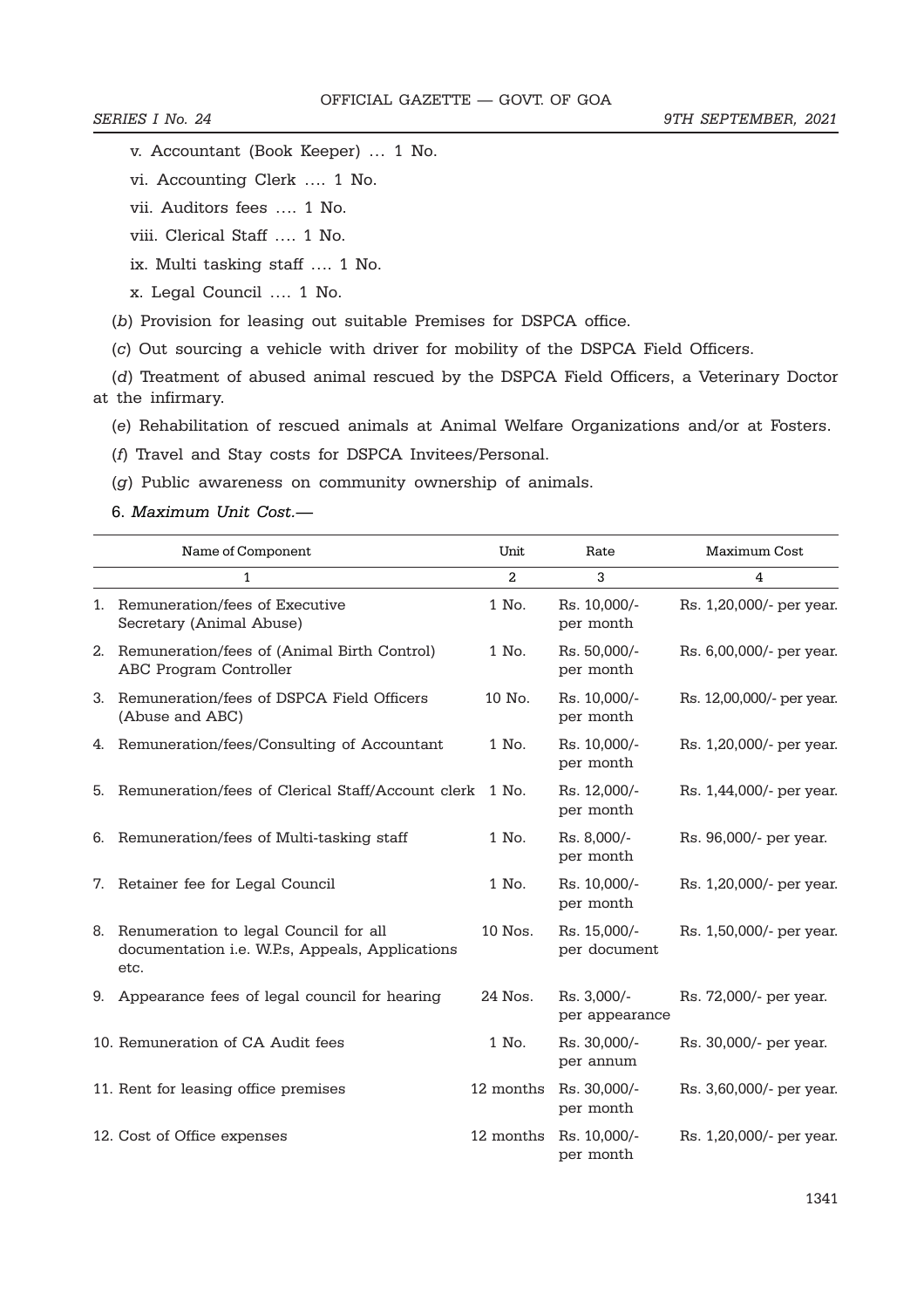| OFFICIAL GAZETTE — GOVT. OF GOA |  |  |  |
|---------------------------------|--|--|--|
|---------------------------------|--|--|--|

|                                                                           | $\overline{2}$         | 3                         | 4                                       |
|---------------------------------------------------------------------------|------------------------|---------------------------|-----------------------------------------|
| 13. Cost of out sourcing vehicle for rescuing<br>injured animals          | 50 rescues             | $4,000/$ - per<br>vehicle | Maximum of Rs. Rs. 2,00,000/- per year. |
| 14. Local transport costs for DSPCA Field Officers                        | 12 months              | Rs. 60,000/-<br>per month | Rs. 7,20,000/- per year.                |
| 15. Veterinary expenses of abused animals                                 | 12 months              | Rs. 40,000/-<br>per month | Rs. 4,80,000/-                          |
| 16. Rehabilitation/sheltering of abused<br>animals at AWOs/Fosters        | 12 months Rs. 1 lakh   | per month                 | Rs. 12,00,000/-                         |
| 17. Travel and Stay costs for DSPCA<br>Invitees/Personal                  | 12 months              | Rs. 10,000/-<br>per month | Rs. 1,20,000/- per year.                |
| 18. Public awareness on community ownership<br>of animals                 | $5,00,000/$ - per year | Maximum unit cost of Rs.  | Rs. 5,00,000/-                          |
| 19. Feeding of Animals in Emergency situations<br>like lockdown, disaster | 10,00,000/- per year   | Maximum unit cost of Rs.  | Rs. 10,00,000/-                         |
| <b>Total</b>                                                              |                        |                           | Rs. 73,32,000/-                         |

7. *Procedure*.— (*a*) The District SPCAs North and South Goa, shall apply to the Directorate of Animal Husbandry & Veterinary Services in advance of every Financial Year for Grant in aid as per the Form at Annexure "A".

(*b*) The Director AH&VS on due approval from the Government shall disburse the Grant in aid to the DSPCA in two yearly installments, through the Electronic Clearing System, for which these DSPCAs shall provide BANK Account details.

(*c*) The Member Secretary DSPCA, will verify and certify the bills towards the cost of the components of the Grant in aid released in the first installment and submit an Utilization Certificate as required under the existing administrative, legal and financial regulations to the Director AH & VS.

(*d*) On subsequent release of the second installment of Grant in aid from the Department of AH&VS, the DSPCA on utilization of the Grant in aid shall submit the final Utilization Certificate and Audited Report duly prepared by a qualified Chartered Accountant which shall be subject to audit by Statutory Auditors of the Government.

The accounts of the grants shall be maintained separately and properly at the DSPCAs and submitted as and when required.

(*e*) The Audited statement of Accounts showing the expenditure incurred by the DSPCAs from the grants should be furnished to the Goa State Animal Welfare Board.

By order and in the name of the Governor of Goa.

Dr. *Agostinho Misquita*, Director & ex officio Jt. Secretary (AH).

Panaji, 31st August, 2021.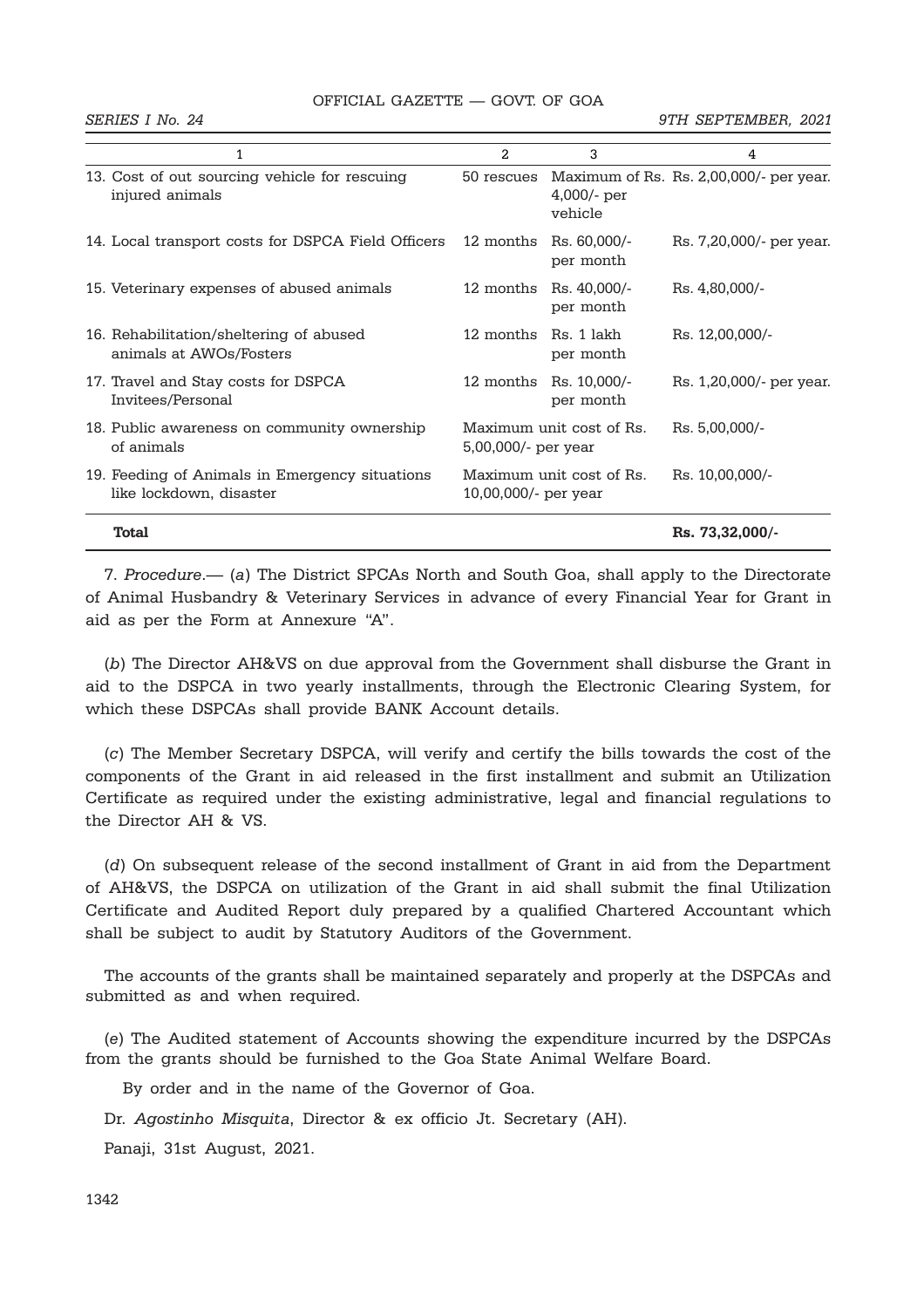| Government of Goa<br>Directorate of Animal Husbandry & Veterinary<br>Services |                                                                      |
|-------------------------------------------------------------------------------|----------------------------------------------------------------------|
| <b>Application Form under the Scheme</b>                                      |                                                                      |
| "DSPCA - Animal Welfare & Rescue Scheme"                                      |                                                                      |
|                                                                               |                                                                      |
| 2. Permanent Address: _______________________                                 |                                                                      |
|                                                                               | <u> 1980 - Johann John Harrison, martin al-Amerikaansk filozof (</u> |
|                                                                               |                                                                      |
|                                                                               |                                                                      |
| 5. Details of separate Bank Account of DSPCA                                  |                                                                      |
|                                                                               |                                                                      |
|                                                                               |                                                                      |
| C) S.B. A/c. No. ____________ D) MICR No. _________                           |                                                                      |
| D) IFSC Code of Bank                                                          |                                                                      |

E) ECS Code

*Eligibility Requirement:*

Both District SPCAs, North and South Goa, duly registered under the Registration of Societies Act, 1860 are eligible to apply.

Specifications of Pattern of Assistance with its requirement:

|                | Name of Component                                                               | Unit         | Rate                       |
|----------------|---------------------------------------------------------------------------------|--------------|----------------------------|
|                | 1                                                                               | 2            | 3                          |
| 1.             | Remuneration/fees<br>of Executive Secre-<br>tary (Animal Abuse)                 | 1 Nos.       | Rs. 10,000/- per<br>month. |
| 2 <sub>1</sub> | Remuneration/fees of 1 Nos.<br>(Animal Birth Control)<br>ABC Program Controller |              | Rs. 50,000/- per<br>month. |
| 3              | Remuneration/fees<br>of DSPCA Field<br>Officers (Abuse<br>and ABC)              | $10$ $N$ os. | Rs. 10,000/- per<br>month. |
|                | 4. Remuneration/fees/<br>Consulting of<br>Accountant                            | 1 Nos.       | Rs. 10,000/- per<br>month. |
|                | 5. Remuneration/fees of 1 Nos.<br>Clerical Staff/Account<br>Clerk               |              | Rs. 12,000/- per<br>month. |
|                | 6. Remuneration/fees of 1 Nos.<br>Multi-tasking staff                           |              | Rs. 8,000/- per<br>month.  |
| 7.             | Retainer fee for<br>Legal Council                                               | $1$ Nos.     | Rs. 10,000/- per<br>month. |

|     | 1                                                                                                             | 2                                                           | 3                              |
|-----|---------------------------------------------------------------------------------------------------------------|-------------------------------------------------------------|--------------------------------|
| 8.  | Remuneration to<br>legal Council for all<br>documentation <i>i.e.</i><br>W.P.s, Appeals,<br>Applications etc. | 10 Nos.                                                     | Rs. 15,000/- per<br>document.  |
| 9.  | Appearance fees of<br>legal council for<br>hearing                                                            | 24 Nos.                                                     | Rs. 3,000/- per<br>appearance. |
|     | 10. Remuneration of CA<br>Audit fees                                                                          | $1$ Nos.                                                    | Rs. 30,000/- per<br>annum.     |
|     | 11. Rent for leasing<br>office premises                                                                       | 12<br>months                                                | Rs 30,000/-<br>per month.      |
|     | 12. Cost of Office<br>expenses                                                                                | 12<br>months                                                | Rs 10,000/-<br>per month.      |
| Rs. | 13. Cost of out sourcing                                                                                      | 50                                                          | Maximum<br>οf                  |
|     | vehicle for rescuing<br>injured animals                                                                       | rescues                                                     | 4,000/- per<br>vehicle.        |
|     | 14. Local transport costs<br>for DSPCA Field<br>Officers                                                      | 12<br>months                                                | Rs 60,000/-<br>per month.      |
|     | 15. Veterinary expenses<br>of abused animals                                                                  | 12.<br>months                                               | Rs. 40,000/- per<br>month.     |
|     | 16. Rehabilitation/shelte-<br>ring of abused<br>animals at AWOs/<br>Fosters                                   | 12.<br>months                                               | Rs 1 lakh per<br>month.        |
|     | 17. Travel and Stay<br>costs for DSPCA<br>Invitees/Personal                                                   | 12.<br>months                                               | Rs 1 lakh<br>per annum.        |
|     | 18. Public awareness on<br>community owner-<br>ship of animals                                                | Maxi-<br>mum unit<br>cost of<br>Rs. 5,00,000/-<br>per year  | Rs. 5 Lakhs.                   |
|     | 19. Feeding of Animals<br>in Emergency<br>situations like<br>lockdown, disaster                               | Maxi-<br>mum unit<br>cost of<br>Rs. 10,00,000/-<br>per year | Rs. 10 Lakhs.                  |
|     | <b>Total</b>                                                                                                  |                                                             | 73,32,000                      |

#### DECLARATION

\_\_\_\_\_\_\_\_\_\_\_\_\_\_\_\_\_\_\_\_\_\_\_\_\_\_\_\_\_\_\_\_\_\_\_ hereby declare that we shall comply to all the requirements of norms of the scheme "DSPCA – Animal Welfare & Rescue Scheme" and further declare that if it is found that we are granted benefit upon giving any false information, the Sanctioning Authority shall recover the entire Grants besides any other action that may be taken against the Society as per the law in force, including penal action.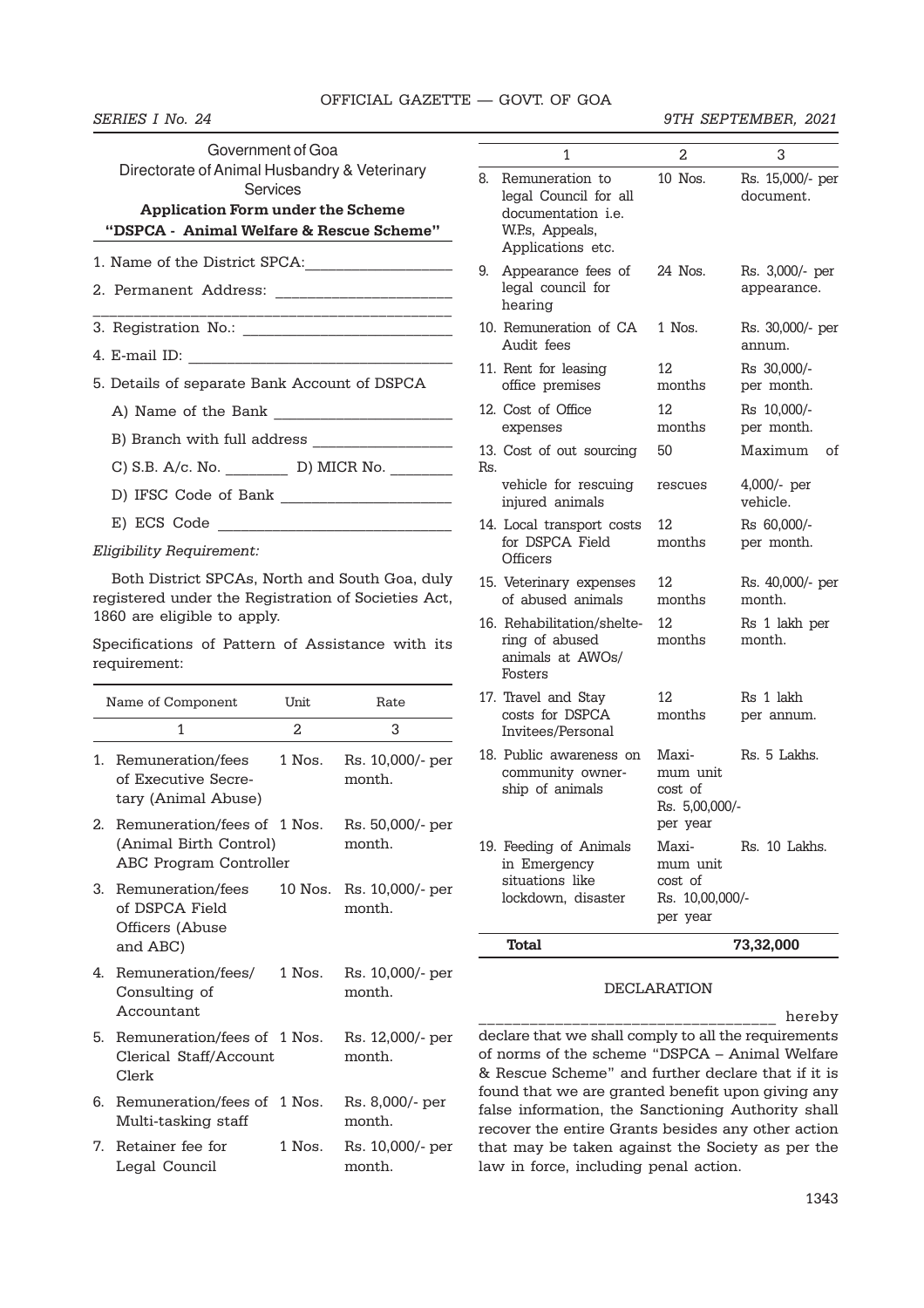Date:

Place:

Signature

# Applicant

Documents enclosed with the application

a) Notification.

b) Registration Certificate under appropriate Authority.

Place:

Date:

Stamp Signature

Applicant

# UNDERTAKING

(50 Rupees Stamp Paper)

- 1. We say that, we shall submit the Utilization Certificate along with the Audited Report as required under the existing administration, legal and financial regulations.
- 2. We say that, we shall carry out the expenditure in total compliance to the requirements/norms and Pattern of Assistance of the Scheme.
- 3. We say that we shall notify the District SPCA email ID and contacts to the public, SHO Police Station who, in the event of finding an animal in distress, can contact us, to fulfill the objective of the District SPCA.
- 4. We shall take the help of Police Officials in the respective jurisdiction whenever required for implementation of the objective of the District SPCA.
- 5. We shall deposit the grants in the separate Account and disburse the amount towards the components as and when required by the applicant.

Place:

Date:

 Signature Member Secretary (DSPCA)

*SERIES I No. 24 9TH SEPTEMBER, 2021*

Department of Environment & Climate Change

# —— 13-1-2020/GSBB/Scheme/465/464

# Plantation Scheme by Goa State Biodiversity Board (GSBB)

The total geographical area of Goa is 3701 km<sup>2</sup> . The State of Goa has more than 33% of its geographic area under Government forests (1224.46 sq. km.) of which about 62% has been brought under Protected Areas (PA) i.e. Wildlife Sanctuaries and National Park. Since there is a substantial area under private forests and a large tract under cashew, mango, coconut etc. plantations the total forest and tree cover constitute more than 50% of the geographic area of the State (Source: Forest Dept.).

Physical features of the State range from coastal ecosystems to agricultural ecosystems then to uplands, hills and finally to Western Ghats which are the mega biodiversity heritage areas of our country.

The recent State Action Plan on Climate Change for Goa State mentions about the need to intensify plantations of indigenous and useful plant species in existing spaces.

It is in principle agreed that existing stretches of aggressive plantations of Acacia species need to be managed and replaced with indigenous species with ecosystembased approach which will maintain the equilibrium.

Based on the above and the enormous response received during the compensatory, afforestation of Mopa Airport project entrusted to Goa State Biodiversity Board (GSBB), the need was felt to have such a scheme wherein the further continuity of such plantation schemes or any other plantations taken up could be ensured through people's participation, partnership and co-ownership.

Goa State Biodiversity Board, was first constituted in the year 2004 (vide Notification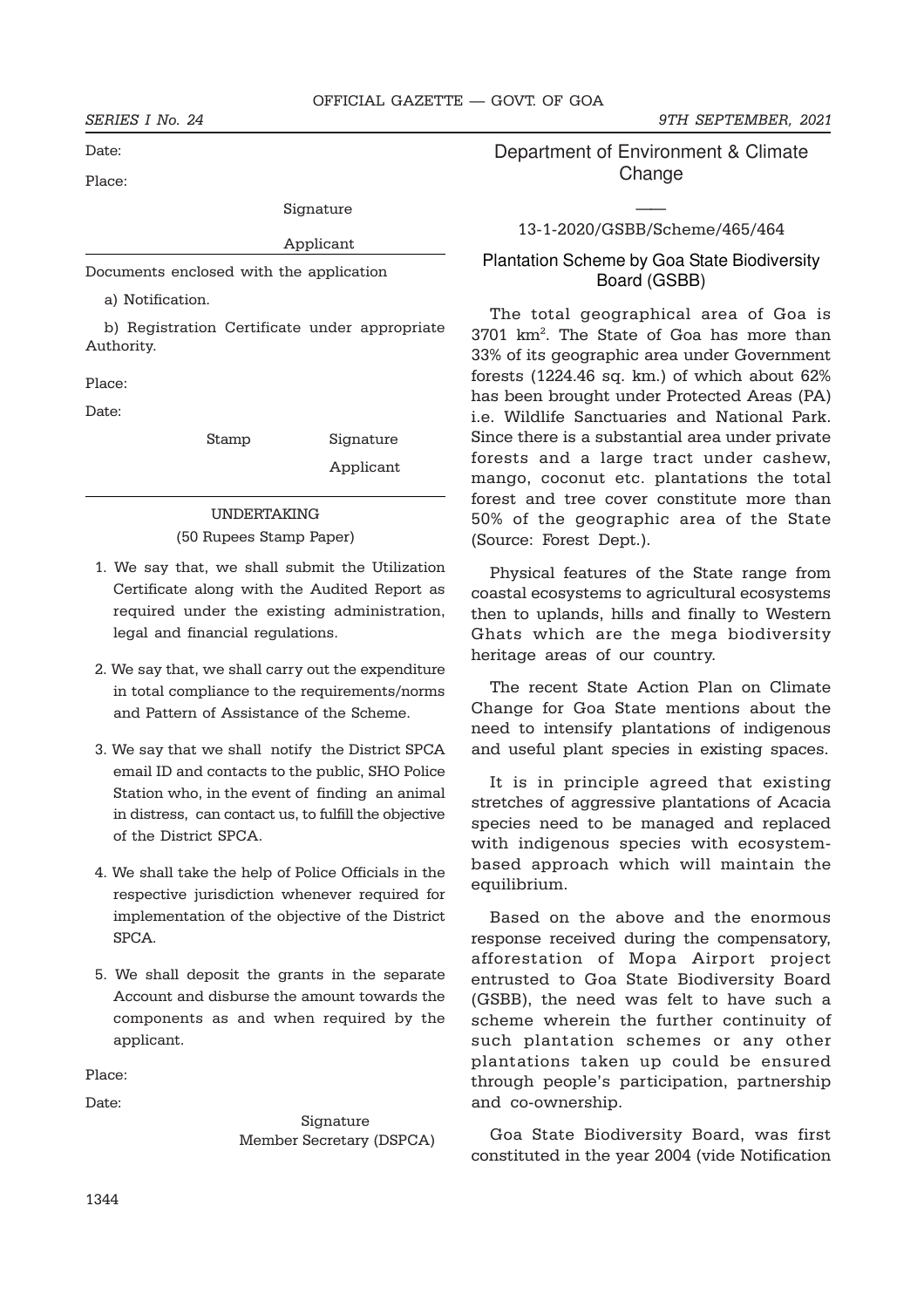No. 07-17-92/STE/PART/858 dated 02-12-2004, published in Government Gazette No. Series II No. 37 dated 13-12-2004). Goa State Biodiversity Board (GSBB) has been reconstituted vide notification No. 7/17/92/ STE/Part/827 printed in Official Gazette, Government of Goa, Series II No. 44 dated 31st January, 2019 under the Chairmanship of Shri Nilesh Cabral, Hon'ble Minister for Environment and Dr. Pradip Sarmokadam is the Member Secretary of the Board.

There are nine other actively involved Members on the Board, which includes 05 ex-officio members representing the concerned department of the State Government and 04 Experts Members. The Goa State Biodiversity Board (GSBB) is an Autonomous Statutory Body having its office at the Department of Science, Technology & Environment premises at Saligao, Bardez, Goa. Under the Biological Diversity Act, 2002, and Biological Diversity Rules, 2004, the Goa State Biodiversity Board shall:

(*a*) Advise the State Government, subject to any guidelines issued by the Central Government, on matters relating to the conservation of biodiversity, sustainable use of its components and equitable sharing of the benefits arising out of the utilization of biological resources;

(*b*) Regulate by granting of approvals or otherwise requests for commercial utilization or bio-survey and bio-utilization of any biological resource by Indians;

(*c*) Perform such other functions as may be necessary to carry out the provisions of this Act or as may be prescribed by the State Government.

Recently GSBB has been entrusted with the task of taking up systematic plantation program as a part of compensatory afforestation for Mopa Airport, vide letter No. 124/DOCA/TF/PLANTATION/2019/218 dated 9th July, 2019 by Director, Department of Civil Aviation, Government of Goa, placed at C/2.

Taking this as opportunities to not only enhance the green cover of the State but also to achieve larger goal of conservation of indigenous forest species, GSBB has accepted this responsibility.

(Excerpts from State Action Plan on Climate Change)

# *Forest and biodiversity*

Goa is the smallest state with just 3702 sq. km. of geographical area is having a good forest cover with 1,225.12 sq. km. of recorded Government Forest which is over 33% of the total geographical area of the State. Out of this 62% is designated as 7 Protected Areas, 6 biodiversity rich and ecologically sensitive Western Ghats and one in Mangrove forest at Chorao island.

Although there is limited land available in the State for taking up dedicated plantations, there is a definite possibility to intensify the existing green cover and increase the quality of the forest or non forest areas wherein the productivity of lands owned by farmers could be enhanced leading to increase in the carbon footprints.

Goa State's first Biodiversity Heritage Site has been registered at Purvatali Rai located in Bicholim Taluka. Dedicated project on biodiversity and livelihood with brand name GoVan is initiated for 7 years duration, integrated approach for dealing with climate change for developing climate resilient models and various other initiatives are planned through Biodiversity Management Committees constituted at local body level. Participatory process of chronicling of biodiversity and associated traditional knowledge is the scientific process adopted to understand inventory of biodiversity, ground level situation, issues associated, priority conservation focus areas with respect to biodiversity are part of initiatives of Goa State Biodiversity Board. Revival of traditional systems including proposed seed bank are initiatives proposed.

Identification and notification of wetlands in the State of Goa by Goa State Wetland Authority is a significant step towards water security, biodiversity conservation, climate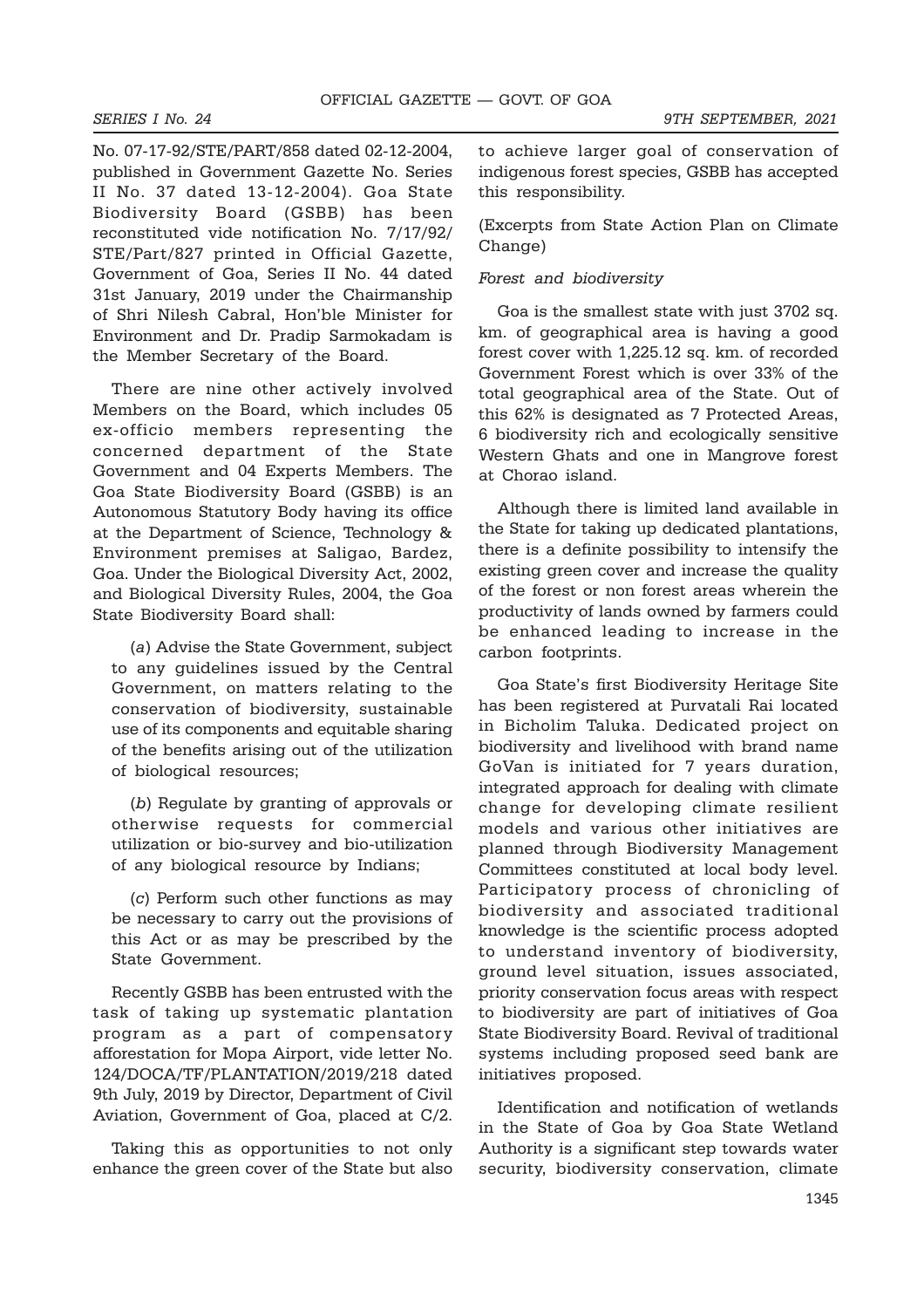resiliency and also responsible sustainable initiative.

The strategies for Goa are:

1. Enhance the forest quality.

2. Restore and increase the coastal defense mechanism.

3. Prepare a strategy to prevent and control forest fires.

4. Afforestation and Plantation outside the forest.

5. Support private forest owners in the sustainable management of their forests and derive economic benefit.

6. Water and soil conservation.

7. Capacity building of field staff.

8. Promote Ecotourism.

In Nationally Determined Contributions (NDC) goals for post-2020 with eight different goals including three major quantifiable goals related to emission reduction, renewable energy, and forestry. The below relevant targets to the scheme are mentioned from the core of India's NDC:

1. To put forward and further propagate a healthy and sustainable way of living based on traditions and values of conservation and moderation.

2. To adopt a climate-friendly and cleaner path than the one followed hitherto by others at a corresponding level of economic development.

3. To reduce the emissions intensity of its GDP by 33 to 35 percent by 2030 from 2005 level.

4. To create an additional carbon sink of 2.5 to 3 billion tonnes of CO2 equivalent through additional forest and tree cover by 2030.

Above fourth target will be strengthened by the plantation scheme of GSBB.

The Plan—

In pursuance of the approval in the Board meeting of GSBB, following action plan is proposed for implementation.

1. GSBB will be the nodal institution to steer the plantation scheme.

2. Plantation is to be done in such a way that at least support should be provided for the period of first five years.

3. This plantation scheme is mainly to ensure the intensification of existing green cover with indigenous trees useful from the point of view of ecological and economic perspective and aimed at supporting livelihood of the beneficiary or at least one of the two aims but by ensuring that there shall be no adverse effect on the ecosystem wherein plantation is planned. In fact, multiple benefits to ensure ecological equilibrium due to plantation are already established and well known. A tree itself is a micro ecosystem and provides niche to many species.

4. The person or institution or any other entity desirous of planting a tree and ready to pay the stipulated amount per plant will be called as applicant under this scheme. The person, agency, institution, department or any other entity ready to offer the space/ land area for taking up plantation, ready to take responsibility for ensuring care, healthy growth, ensuring survivability, taking up all the necessary actions towards the activities involved in nurturing the plant as well as enjoy the benefits of plantation will be called as beneficiary under this scheme. The Goa State Biodiversity Board (GSBB) is the implementing agency for this scheme who will ensure formalities, implementation and monitoring of this scheme as per the laid down scheme.

If plantation is taken up by GSBB in the property of GSBB or the property leased to GSBB/handed over or gifted to GSBB or in any other way provided to GSBB with complete control of the authority to undertake such activity in the property, then GSBB will be also beneficiary in such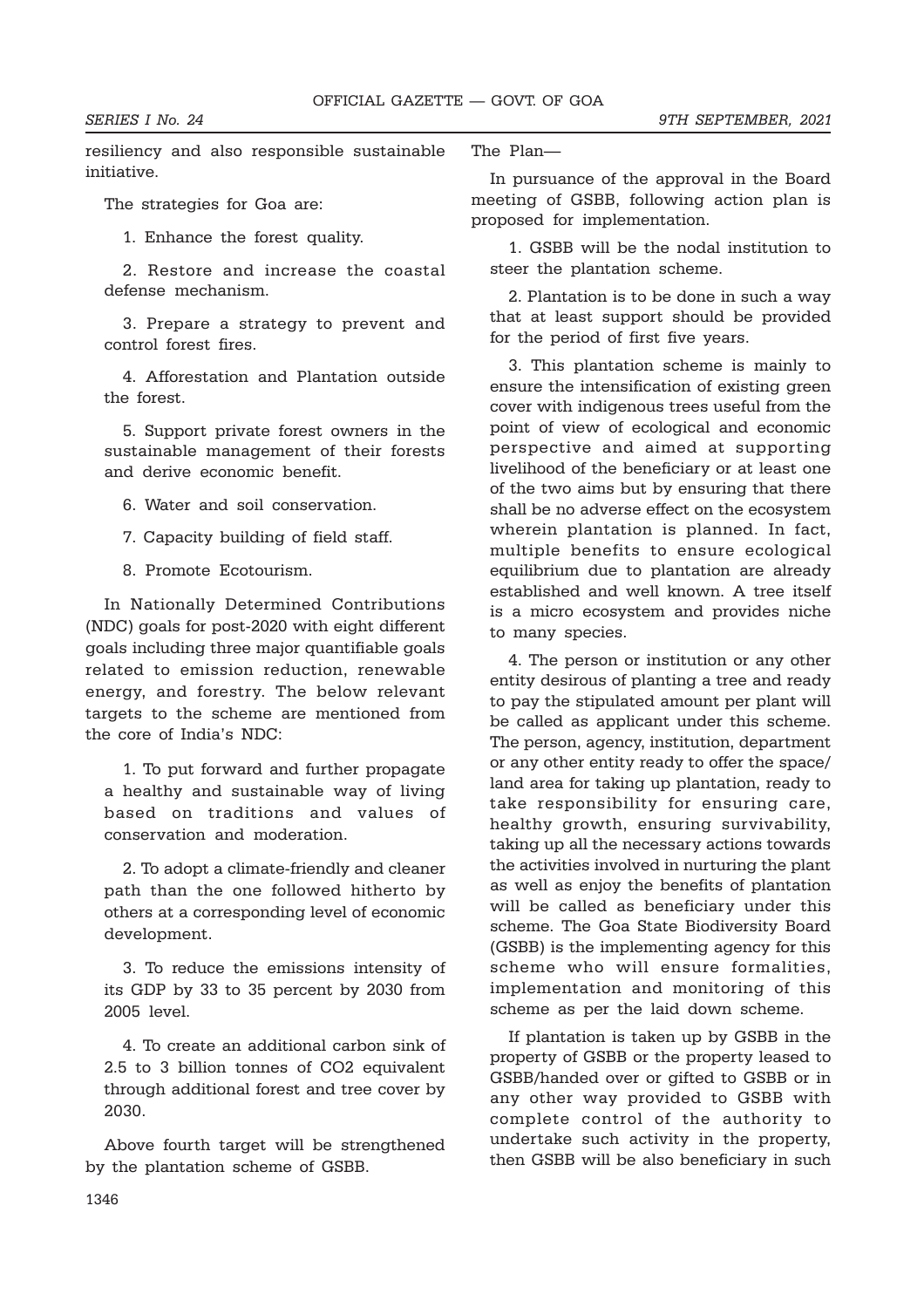case. In such case GSBB shall have separate arrangements with the land owner based on mutually agreed terms with the land owner.

In case the plantation is desired to be taken up by the applicant under this scheme in own property by accepting the conditions laid down by implementing agency then applicant is also a beneficiary. However in such case specific conditions may be laid down by GSBB and such cases or any other cases shall be specifically approved by the Chairperson GSBB.

5. Procedure for availing scheme — Applicant shall make an application in prescribed format annexed as Form A with this scheme to the implementing agency (GSBB) and ensure 100% advance payment on confirmation of acceptance of the application and when such demand is raised by implementing agency. Subject to realization of the amount, the implementing agency will initiate the process of plantation and ensure the implementation as per the scheme and desired theme selected by the applicant. In case the applicant desired to plant more than ten trees, in phased manner, then in such case the payment may be allowed to be made in instalments to GSBB but the actual implementation will only start after receiving 100% advance payment.

6. List of Species to be planted are annexed to this scheme as schedule I but this list will be updated periodically subject to approval by MS GSBB and the request to include the species in the schedule, shall be made to GSBB in Form A.

7. Towards carrying out all activities towards plantation activity and maintenance of saplings, GSBB will provide a reasonable amount to beneficiary and the remaining amount shall be retained by GSBB for monitoring, evaluation, survivability assessment, administrative expenses and any other expenses associated with plantation scheme or activity of GSBB.

8. GSBB will maintain all the necessary records of the activities done and regarding the plantation scheme. Applicant will be able to know the progress of the plantation and such information will be provided to the applicant.

9. The applicant shall not receive any other benefits other than the assured benefit of planting a tree in the memory or purpose as per the theme. The right to enjoy benefits of fruits, physical parts of tree and all associated benefits of tree shall be with the possessor of the land i.e., either land owner or lease holder of the land during such time. Except in case when the applicant is the beneficiary or implementing agency itself is beneficiary.

10. The period of execution of this scheme will be till the feasibility of such activity.

11. The arbitrations or disputes related to any aggrieved party under this scheme shall be settled by the Chairperson GSBB or by competent authority as prescribed in the prevailing legal provisions if the grievances are against GSBB.

*Working Model* – Systematic approach could be adopted while carrying out afforestation. Plants could be procured from Forest Dept. as well as from local farmers and other nurseries to ensure saplings for local supply BMCs could be key stakeholders in this process.

BMC could promote and recommend local voluntary organizations to undertake such activities involving local schools, higher secondary schools, colleges, technical institutions etc. in voluntary approach can give better results.

Support from Forest Dept. is most important for the success and sustainability of the programs.

*The Location* – It is necessary to ensure that the location of plantations already carried out should be noted.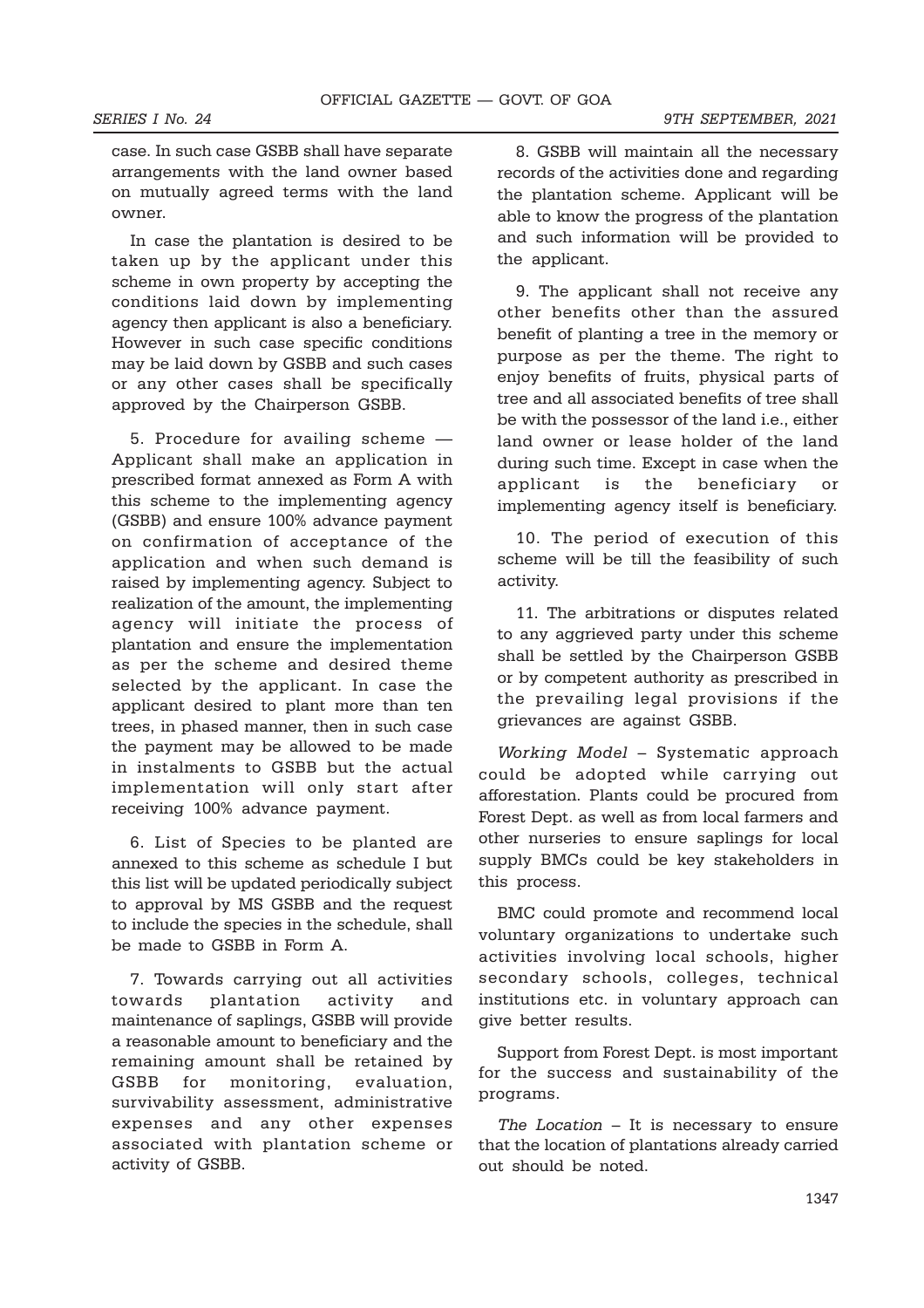*Ensuring Survivability* – This should be ensured by local BMC and GSBB based on the case and local stakeholders, students and other agencies/individuals may be engaged in replenishing if any plants do not survive or the locations could be changed if the need is felt.

*Sustainability* – Various models of execution are proposed to ensure sustainability of plantations, monitoring, replenishment of non-surviving plants, preparing scientific report.

# *Model of execution*:

Beneficiaries will be identified and based on location type and selected sapling, the costing will be worked out by designated team of GSBB. Further the activity will be executed depending on suitable agency (DRDA, Forest Dept. Forest Development Corporation, Agriculture Dept. etc.), area of plantation and other ground conditions.

### *Theme based Programs*:

Separate plots of fruit bearing, timber, flowering trees, such plots could be systematically prepared. There shall be no refund of money but survivability of the plant will be ensured by the responsible agency. The desired name of person or tag in the memory will be displayed on the tag.

Some schemes with names and explanation are proposed below:

1. Viksha Maitra – Plant a sapling and treat it as a friend. One could tie a band, tree tag of friend, visit, speak to the tree and share experience on the wall specially dedicated on the website for sharing experiences on this platform exclusively treating a tree as a friend. The person has to choose one of the financial models from the table regarding cost aspects.

2. Smruti Van – Plant a sapling in the memory of beloved person. Proper signage with message could be provided for display. This tree will be planted in exclusively designed Smruti Van area.

3. Chiranjeevi Vruksh/Aradhya Vruksh Yojana – All these are for programs for newly born baby to commemorate lifetime association with tree. In Vrukhsa Vardhapan - Every birthday of the baby will be celebrated by celebrating birthday of a tree on same day as the birthday of baby photos and growth of tree will be shared with the family supporting the plant.

a. Chiranjeevi Vruksh – The sapling will be planted with the birth of child and funds will be deposited for full life of the tree. In this scheme the trees having long life will be planted.

b. Aradhya Vruksh Yojana – Rashivan based on birthtime zodiac of child for those who believe will be planted as mentioned in the zodiac of a child. This tree will be part of Rashi Van only and the child/person for whom it is planted can come and worship/sit below this tree whenever desired.

4. Milestone Tree – On achievements or on reaching particular age - anniversaries etc. a sapling could be planted and could become a witness to commemorate the milestone. One may have many milestones and accordingly many trees.

5. Specific Theme based plantations/ Earth day, World Forestry day, International Day for Biological Diversity, World Sparrow day, etc. Valentine forest, etc. (However proposed theme should not lead to any disrespect to any other faith/belief shall be accepted subject to approval by the committee headed by MS GSBB).

6. Institutional Memories – Last day of batch or favourite teacher, departmental campus could plant a tree in memory of retired staff in his/her hands, could plant in the Institute or space allocated for such plantation.

7. Swadesh Vriksha – For Person of Goan Origin settled, or outsiders with roots in Goa, who wish to plant a tree in particular village in association with BMC.

In case of specific plantation detailed explanation or write up will be required in Form A.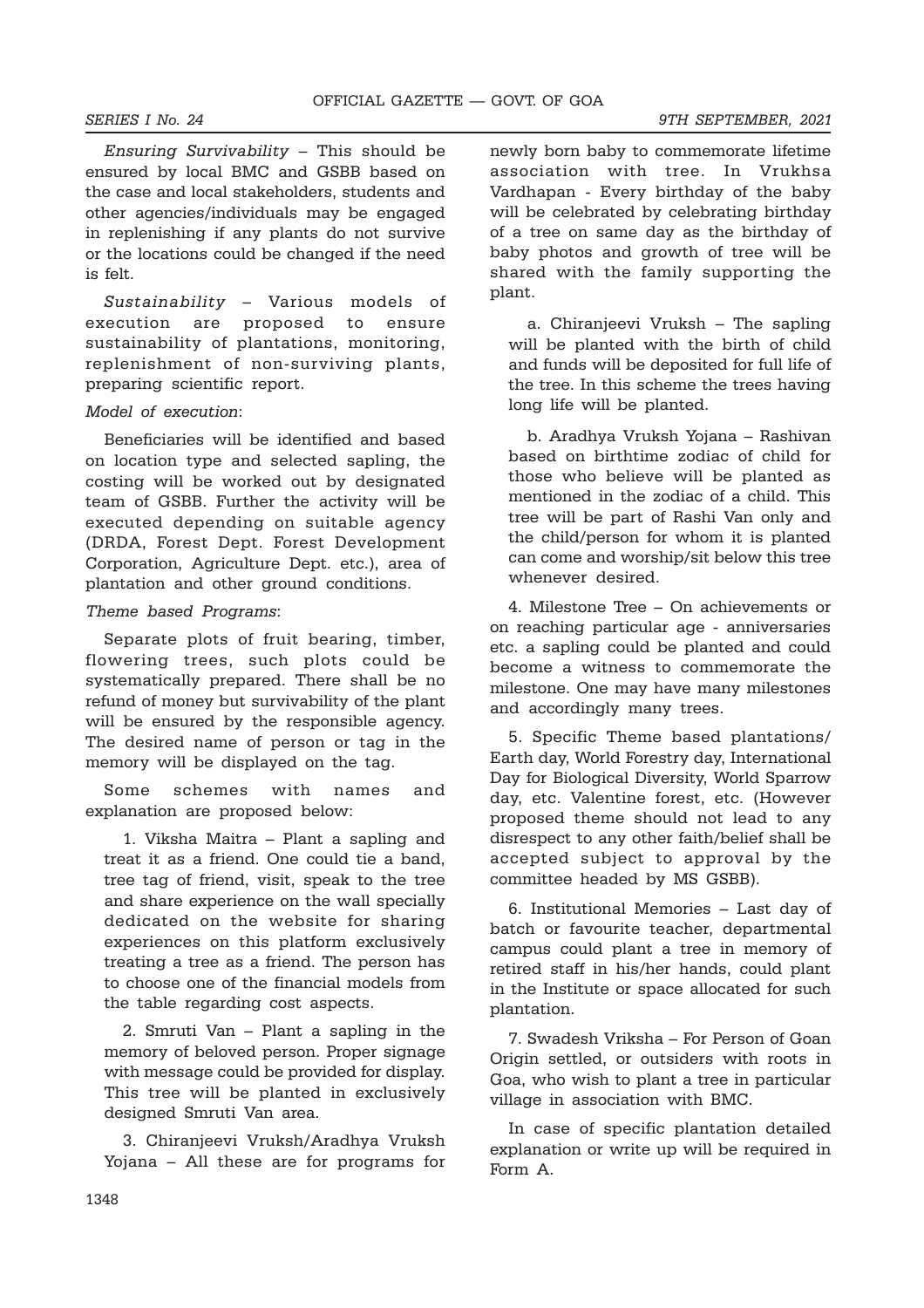He/She will be able to keep connections with root through this scheme.

Financial working – There is need to permanently ensure care taking of planted sapling till it grows fully. There will be a dedicated team or proper system to execute this scheme. The same will be ensured by GSBB.

Financial implications – Following points regarding costing per tree sapling planted under plantation scheme as approved by the Board:

1. Cost per tree for the life span of the tree:

for sapling planted on hard rocky/plateau areas – Rs. 7000/- per tree for taking care upto 5 years.

for sapling planted in areas other than hard rock – Rs. 5000/- per tree for taking care upto 5 years.

2. The balance amount after initial plantation cost, tree guard if required, signages, etc., will be retained by GSBB and used for further maintenance/any contingencies in case replacement of sapling is required due to non-survival, monitoring, etc.

3. Separate Bank account will be maintained for the funds of Plantation Scheme.

4. Cost approved may be reviewed after every five years.

5. Dead tree saplings will be replaced with healthy saplings of the same species at no extra cost.

6. The institutions/Stakeholders ready to offer space and sign MoU with GSBB, such institutions/Stakeholders will be entitled to enjoy fruits and benefits from the trees. However, in case GSBB itself takes up plantation with BMCs or itself in collaboration with Forest Department, then the benefits will be shared 50/50 by both.

| Sr. No. | Method of payment                                                | Initial amount | Scope of GSBB/BMC                            | Benefits                                                                                   |
|---------|------------------------------------------------------------------|----------------|----------------------------------------------|--------------------------------------------------------------------------------------------|
|         | One time payment to be<br>used for plantation and<br>maintenance | 100% advance   | Initial plantation and<br>future maintenance | Opportunity to visit<br>once in a year or as<br>per mutual consent<br>with owner of place. |

Challenges in successful execution – Major challenge is the availability of land and trusted beneficiary with resources to ensure survivability of plants.

There is need to fine tune financial sustainability of the program by involving various agencies, corporate houses, voluntary organizations and by popularizing the programs for larger public participation.

Options to overcome challenges – Agencies given below could compliment the program by making it participatory and inclusive wherever possible.

| Sr. No. | Name of Agency    | Role                                                                                                                                                                                                                                               |
|---------|-------------------|----------------------------------------------------------------------------------------------------------------------------------------------------------------------------------------------------------------------------------------------------|
|         |                   | 3                                                                                                                                                                                                                                                  |
|         | Forest Department | Providing fallow, degraded or lands<br>after wild fires or destruction by<br>natural means subject to availability.<br>Technical support & supply of saplings<br>at subsidizing rates by providing free<br>saplings through its existing programs. |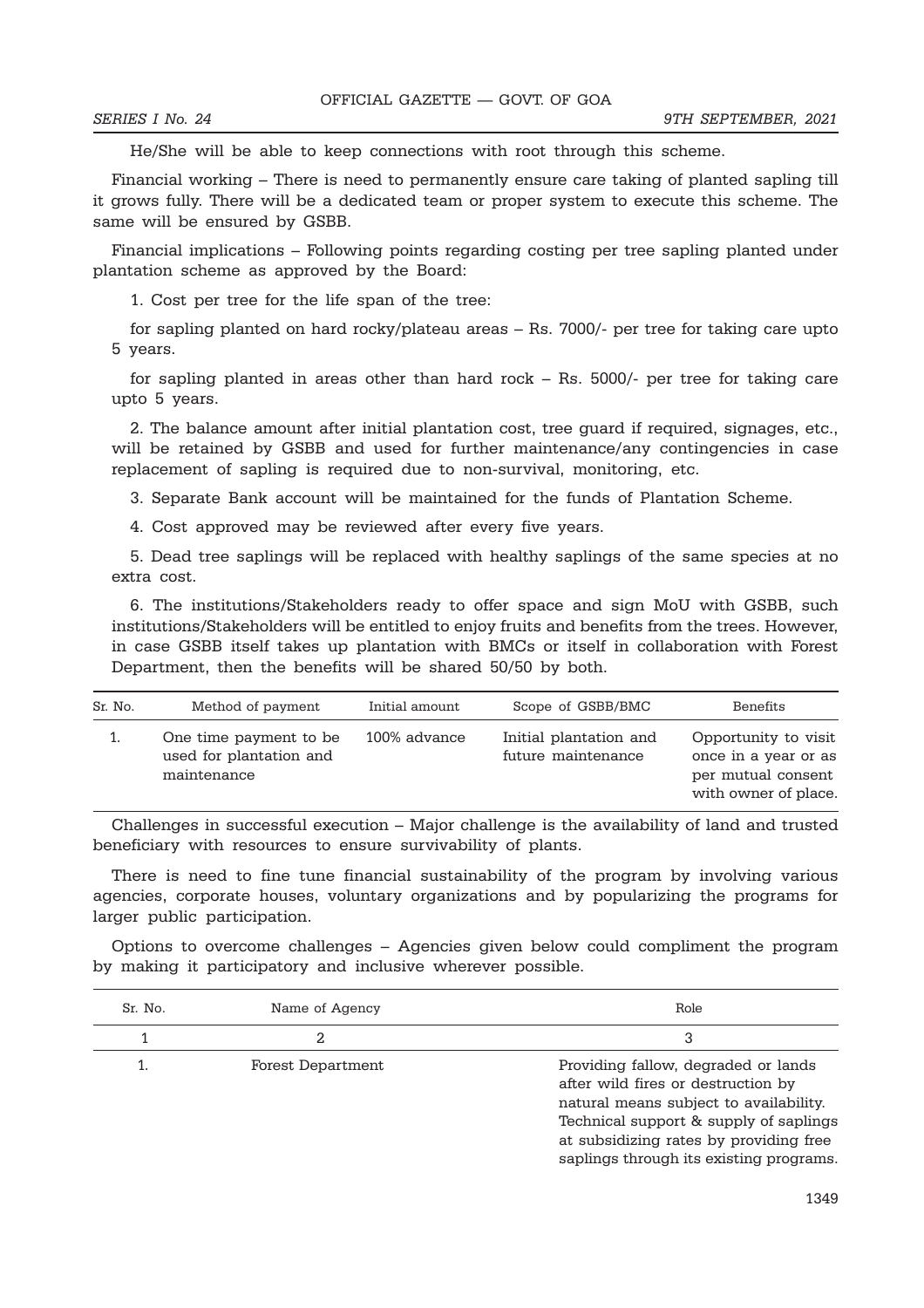# OFFICIAL GAZETTE — GOVT. OF GOA

*SERIES I No. 24 9TH SEPTEMBER, 2021*

| 1  | $\mathfrak{D}$                      | 3                                                                                                                                                                           |
|----|-------------------------------------|-----------------------------------------------------------------------------------------------------------------------------------------------------------------------------|
|    |                                     | Providing degraded forest lands and<br>support to collect the sprouted seeds<br>and saplings below the big trees.                                                           |
| 2. | Directorate of Science & Technology | Project funding for publication and<br>research regarding carbon sequestra-<br>tion, canopy increased per year and<br>other indicators.                                     |
| 3. | Directorate of Environment          | Project funding for tools and scheme<br>funding.                                                                                                                            |
| 4. | GSBB and BMCs/local or urban bodies | Execution, monitoring, audit, fund<br>management.                                                                                                                           |
| 5. | Department of Agriculture           | Supply of saplings, soil testing, parti-<br>cipating in human animal conflict,<br>extending technical expertise and<br>popularizing scheme by encouraging<br>beneficiaries. |
| 6. | Institutions                        | Participation of students and faculty in<br>ground activities and execution.                                                                                                |
| 7. | Voluntary organizations             | Participation in ground level activities,<br>execution and popularizing.                                                                                                    |
| 8. | PWD and WRD                         | Ensuring support in water availability,<br>providing free treated STP water and<br>possibly tanker in locations wherever<br>plantations are done.                           |

Application procedure – Applicant or requesting VP/BMC/Agency/Voluntary organization/ Institution/SHG/any others entity has to send email/letter to GSBB in prescribed Form A (or log on to online platform as and when activated) with quantity of plants desired and other details as per the format attached.

Application will be accepted subject to acceptance of terms and necessary payments after approval by MS GSBB.

Schedule I - List of Trees.

Formats for Availing Scheme - Form A.

This is issued with the approval of the Government vide U. O. 484 dated 08-02-2021.

By order and in the name of Governor of Goa.

Shri *Dasharath M. Redkar,* Director (Environment & CC).

Panaji, 25th August, 2021.

———ttt———

Department of Information and Publicity

# — **Order**

### DIP/ADMN/REVIVAL/24/2021-22/2441

Sanction of the Government is hereby accorded for revival of the following posts in the Department of Information and Publicity, Panaji.

1350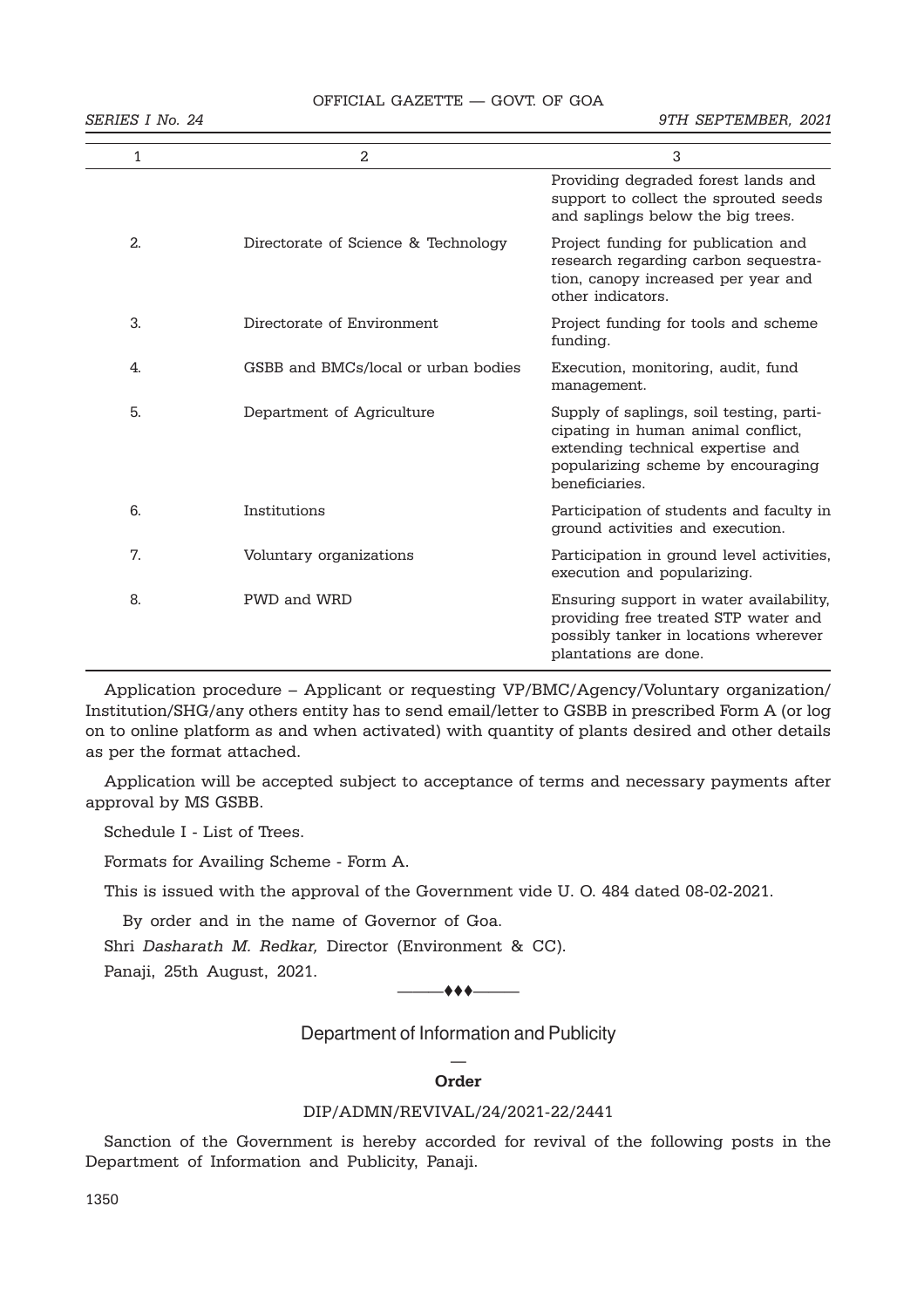| Sr.<br>Nο. | Name of the post                              | No. of<br>posts | Pay Scale |
|------------|-----------------------------------------------|-----------------|-----------|
| 1.         | Section Officer                               | 01              | Level 7   |
| 2.         | Senior Stenographer                           | 01              | Level 6   |
| 3.         | Junior Stenographer<br>(English)              | 05              | Level 4   |
| 4          | Lower Division Clerk                          | 05              | Level $2$ |
| 5.         | Devnagari Typist-cum-<br>Lower Division Clerk | 01              | Level 2   |
| 6.         | Multi Tasking Staff                           | 05              | Level 1   |

This issues with the approval of the Personnel Department vide U. O. No. 1110/F dated 10-06-2021 and with the concurrence of the Finance (Rev. & Cont.) Department vide U. O. No. 1400081459 dated 24-08-2021.

> By order and in the name of Governor of Goa.

*Dipak M. Bandekar*, Director & ex officio Addl. Secretary (Information & Publicity).

Panaji, 2nd September, 2021.

 $-$ 

Department of Planning, Statistics & Evaluation

# — **Corrigendum**

#### DPSE/III/CMFP/180/2020-21/1688

Read: Notification No. DPSE/III/CMFP/180/ 2020-21/958 dated 19-05-2021

In the above referred Notification, the following relaxtion is adhered,

1. The essential qualification for the fellowship shall be Master's Degree in any discipline.

2. To exempt the written examination for shortlisting the candidates, in order to avoid further delay in implementation of the said programme.

3. The fellowship to be paid after the training period to the Fellow's shall be ` 40,000/- (Rupees Forty Thousand Only).

All other contents in the above referred Notifications remain same.

By order and in the name of Governor of Goa.

Dr. *Y. Durga Prasad*, Director & ex officio Jt. Secretary (Planning & Statistics).

Porvorim, 6th September, 2021.



# Department of Power

Office of the Chief Electrical Engineer

# — **Addendum**

CEE/Estt/03-03-2021/(Revival.ADEO)/1248

Read: Order No. CEE/Estt/03-03-2021/ (Revival.ADEO)/1091 dated 05-08-2021.

In the Order read at preamble above, the words "with immediate effect" may be added in para 1 at line 3 after Electricity Department.

2. All other contents of the Order remain unchanged.

*Raghuvir G. Keni*, Chief Electrical Engineer.

 $\longrightarrow$  to the contract of  $\longleftarrow$ 

Panaji, 2nd September, 2021.

Department of Public Works

Office of the Principal Chief Engineer

### — **Notification**

### 8-4/CE-PWD-Accts/2020-21/640

Read: Notification No. 8-4/PCE-PWD-Accts/ 2020-21/128 dated 12-05-2021.

Whereas Government of Goa issued notification No. 8-4/PCE-PWD-Accts/2020-21/ 128 dated 12-5-2020 published in the Official Gazette on 21st May, 2020, in supersession to the Notification No. 8-4/PCE-PWD-Accts/ 2013-14/10 dated 17-04-2013 and No. 3-4/ /Pr.CE-PWD-Accts/2015-16/08 dated 7-04- 2015, whereby Government of Goa issued orders to bill the consumers of all the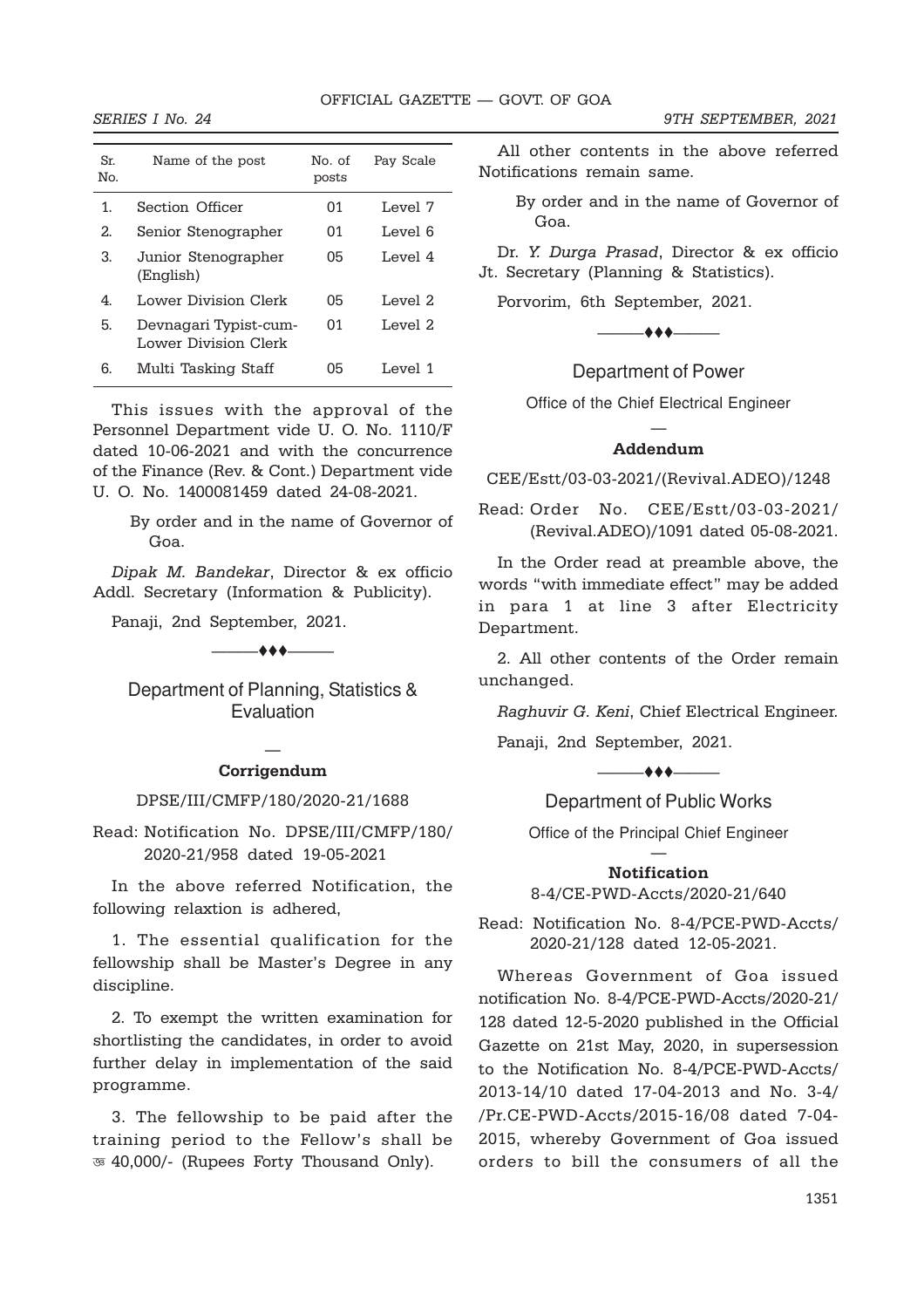categories at the revised tariff and it was called the Goa Revision of Tariff for Water Supply and Sewerage Order, 2020.

And whereas the fixed Water Tariff and other charges for all the categories come into force from 1-10-2020.

Now Government of Goa hereby partially revises the tariff for domestic consumers at Sr. No. A(*1*) and B in above notification may be read as below:

| Sr. No.      | Type of Consumer                                                                                                                                                | Proposed Water Tariff                                                                                                                                                                                                                                     |
|--------------|-----------------------------------------------------------------------------------------------------------------------------------------------------------------|-----------------------------------------------------------------------------------------------------------------------------------------------------------------------------------------------------------------------------------------------------------|
| $\mathbf{1}$ | 2                                                                                                                                                               | 3                                                                                                                                                                                                                                                         |
| А.           | Domestic Consumers                                                                                                                                              |                                                                                                                                                                                                                                                           |
| (i)          | Consumption upto 40m3                                                                                                                                           |                                                                                                                                                                                                                                                           |
|              | a) 0 to 15 m3                                                                                                                                                   | Rs. 3.50 per m3                                                                                                                                                                                                                                           |
|              | b) Above 15m3 to upto 25m3                                                                                                                                      | Rs. 9.00 per m3                                                                                                                                                                                                                                           |
|              | c) Above 25m3 upto 40m3                                                                                                                                         | Rs. 15 per m3                                                                                                                                                                                                                                             |
| (ii)         | Above 40m3 upto 50m3                                                                                                                                            | Rs. 15 per m3                                                                                                                                                                                                                                             |
|              |                                                                                                                                                                 | Flat rate for all units                                                                                                                                                                                                                                   |
| (iii)        | Above 50m3                                                                                                                                                      | Rs. 25 per m3                                                                                                                                                                                                                                             |
|              |                                                                                                                                                                 | Flat rate for all units                                                                                                                                                                                                                                   |
|              | Common domestic water connections to<br>two or more houses/flats/duplexes                                                                                       | Where common domestic water connections to<br>two or more houses/flats/duplex is provided the<br>basis for calculation of the tariff shall be on the<br>number of flats/houses/duplex depending on the<br>common water connection.                        |
|              |                                                                                                                                                                 | For example, in case one common water connection<br>feeds say 50 Nos. residential flats in the complex.<br>it shall be charged at the rate applicable after<br>dividing the consumption by 50 for the domestic<br>consumers in the Category at Sr. No. A. |
| B.           | Small hotels & restaurants, hostels having<br>number of rooms less than 15/Government<br>tourist hostels (Non Air Conditioned)<br>having area upto 150 sq. mts. | Rs. 25.00 per m3 for 1st 80 m3.<br>Rs. 30.00 per m3 above 80 m3.<br>Contract Demand or 10 m3 per month whichever<br>is higher.                                                                                                                            |

In the above referred notification under note the following paras shall be added:

6. The individual Domestic consumers consuming water upto 16m3 per month will be exempted from payment of water charges including meter rent w.e.f. 01-09-2021.

7. Domestic consumers consuming more than 16m3 per month will be billed as per applicable tariff for their entire/full water consumption.

8. The benefit of free water upto 16m3 per month will be available only to consumers who have functional meters.

9. Common water connections connected to two or more houses shall continue to pay water tariff for the total consumption as applicable irrespective of their consumption and para (6) as stated above will not be applicable to these consumers.

10. The consumer will not be charged towards meter rent in case the meter is procured by the consumer and is tested by the Department before installing.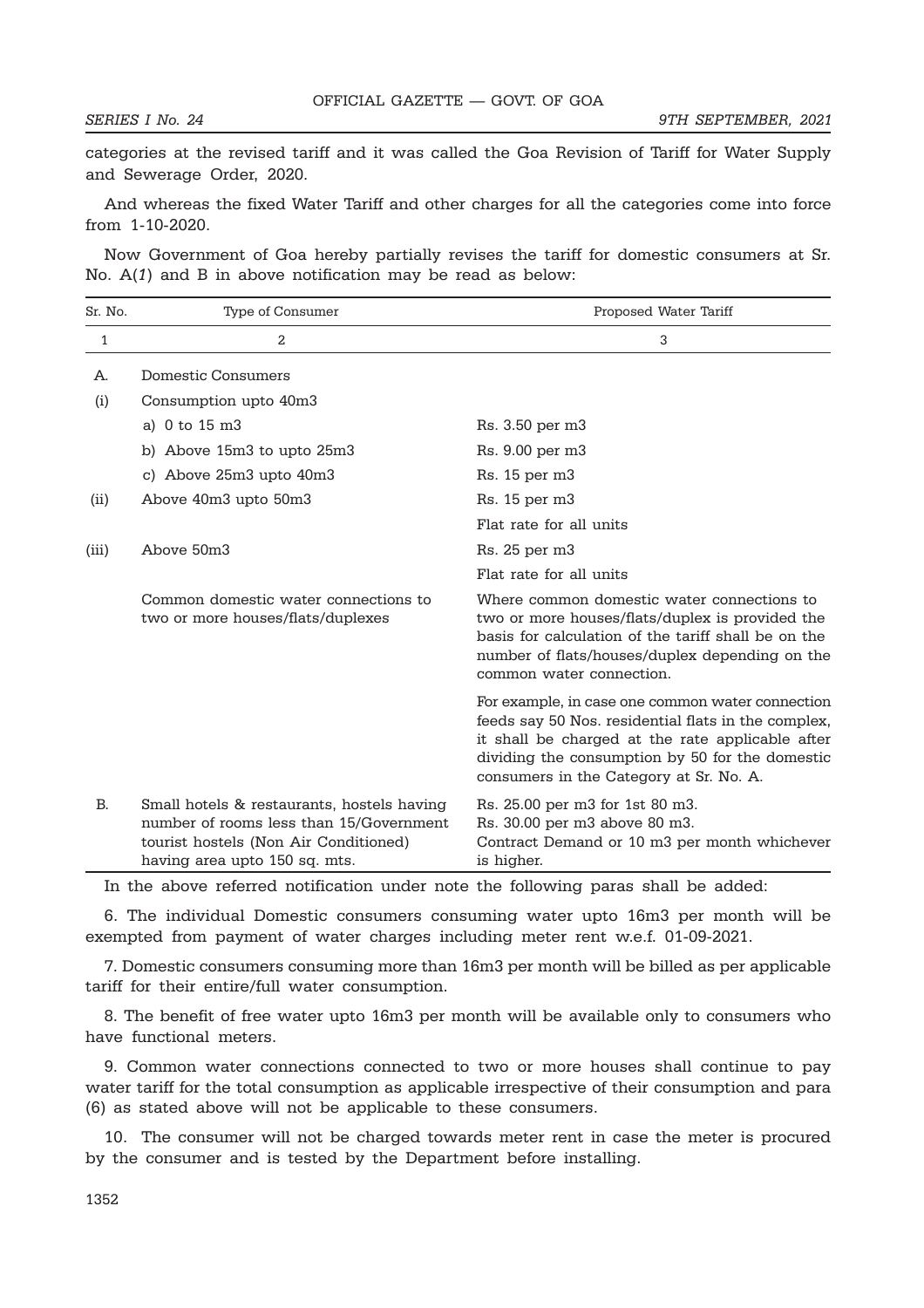11. No meter rent will be charged after the cumulative meter rent paid by the consumer exceeds Departments procurement Cost of meter and installation.

12. Inspection Charges shall be applicable only after inspection if inspection required by the Department.

13. Processing fees for change of name shall be Rs. 200/- for Domestic Consumers and Rs. 1000/- for non Domestic Consumers. Additional security deposit shall be paid as applicable.

The changes shall come into force with effect from the 1st September, 2021.

Other contents of the Official Gazette shall remain unchanged.

This issues with the approval of the Government vide U. O. No 2780/F dated 25-8-2021.

> By order and in the name of the Governor of Goa.

> > $\leftrightarrow$   $\leftarrow$

*U. P. Parsekar*, Principal Chief Engineer (PWD).

Panaji, 30th August, 2021.

Department of Tribal Welfare Directorate of Tribal Welfare

# ––– **Notification**

### DTW/STAT/PC/2021-22/53

Read: "Financial Assistance for Medical Treatment for infertility amongst Scheduled Tribe couples by IVF (Invitro Fertilization) & IUI (Intra Uterine Insemination) Method under Matrutva Yojana"

Whereas the Government has notified a scheme "Financial Assistance for Medical Treatment for infertility amongst Scheduled Tribe couples by IVF (Invitro Fertilization) Method under Matrutva Yojana" vide Notification No. DTW/STAT/PC/2016-17/53/ 9274 notified in Official Gazette, Series I No. 37 dated 15-12-2016 & vide Notification No. DTW/STAT/PC/2017-2018/53 notifies in Official Gazette, Series I No. 45 dated 08-02-2018 and vide Notification No DTW/ STAT/PC/2020-2021/53/18 dated 23-04-2020.

And whereas Government desires to Amend clause 1, clause 3, clause 4, clause 5, clause 6, clause 9 and clause 15 of the Scheme "Financial Assistance for Medical Treatment for infertility amongst Scheduled Tribe couples by IVF (Invitro Fertilization) & IUI (Intra Uterine Insemination) Method under Matrutva Yojana" in public interest.

Now therefore, the clause 1, clause 3, clause 4, clause 5, clause 6, clause 9, and clause 15 of the Scheme "Financial Assistance for Medical Treatment for infertility amongst Scheduled Tribe couples by IVF (Invitro Fertilization) & IUI (Intra Uterine Insemination) Method under Matrutva Yojana" is amended to read as under:

1. *Introduction*.— There are many Scheduled Tribe couples who do not have children even after 3 years of marriage due to primary infertility or any other medical reasons. These couples are deprived of required medical treatment due to financial constraints. A scheme titled "Matrutva yojana" is formulated to help couples from Scheduled Tribes community to avail this benefit.

3. *Benefit under the scheme*.— (*a*) A financial assistance upto Rs. 5.00 Lakh shall be given to avail medical treatment for IVF or IUI from Government Hospitals or empanelled Private Hospitals/Nursing Homes in Goa for ST couples who are diagnosed with infertility and no living issue after following due medical procedure.

(*b*) The financial assistance shall include the actual cost of treatment including diagnostic investigation, medicine, hospital admission, for the procedure of IUI/IVF or any diagnostic investigation that requires hospital admission or due to any medical reasons during pregnancy deemed necessary by the consulting doctor, professional fees of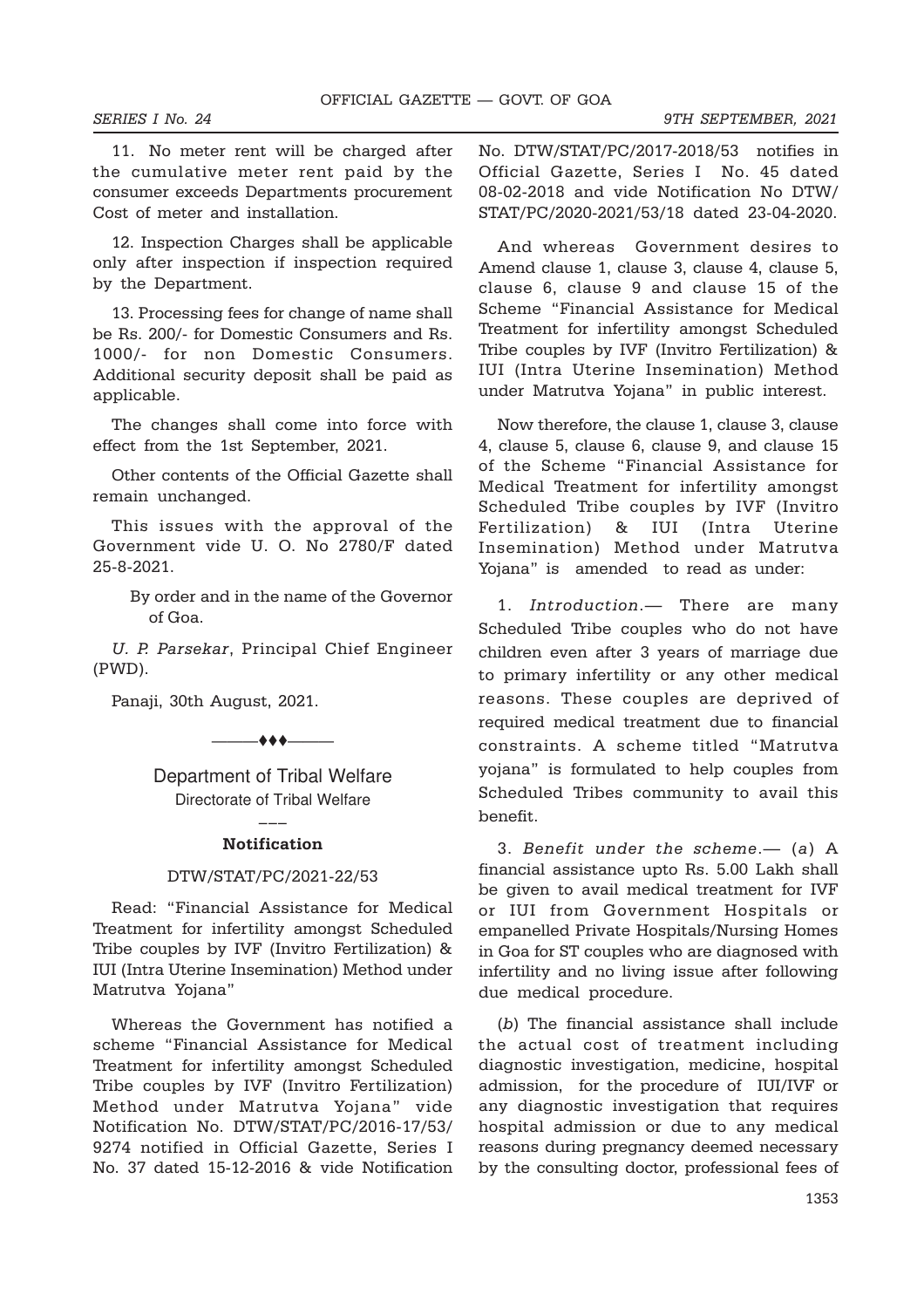any specialist in the field of Obstetrics and Gynecologist in a specified course/package in IVF or IUI including investigation and procedure like Laparoscopy required during the treatment course and also for the delivery of baby.

(*c*) The maximum financial assistance shall be upto  $\overline{\circ}$  5.00 Lakhs.

(*d*) The benefit will be given for the birth of first born child.

4. *Empanelment of Hospitals/Clinics/ Nursing Homes under IVF & IUI*.— Empanelment of the Private hospitals/ Nursing homes within the state of Goa shall be done by the Director of Tribal Welfare in consultation with the Director of Health Services and Goa Medical College after due approval of the Government. The Hospitals desirous to get empanelled should submit financial cum medical proposals to Directorate of Tribal Welfare. Empanelment shall be for 5 years. The empanelled hospitals should submit their bank details for transferring of payment.

(*1*) *Procedure of Empanelment of Private Hospitals/Nursing Homes:*— Application along with the detail procedural package of IVF/IUI shall be submitted to the Director of Tribal Welfare. A team comprising of following shall be constituted to decide the empanelment of Hospitals/Nursing Homes.

- (*1*) Director Tribal Welfare Chairman
- (*2*) Professor & Head of Member Gynaecology Department of Goa Medical College
- (*3*) Chief Medical Officer Member (FW) of Directorate of Health Services
- (*4*) Head of Gynaecology Member from North Goa District Hospital
- (*5*) Head of Gynaecology Member from South Goa District **Hospital**
- (*6*) Dy. Director of Tribal Member Welfare Secretary

All the applications received for empanelment shall be scrutinized by the Member Secretary and placed before the committee headed by Director of Tribal Welfare. Any complaint regarding empanelled Hospital shall be examined by the above mentioned committee and submit recommendation to the Government. Government resumes right to terminate empanelment of any Hospitals/Nursing Homes after conducting due inquiry by above committee.

II *Eligibility criteria for empanelment*:— The hospitals desirous of empanelment shall fulfill following criteria:

(*1*) Experience of 18-24 months in IUI as well as IVF.

(*2*) Having IUI & IVF facility in the same hospital.

(*3*) Having success rate of 25% of the total number of cases treated for IUI/IVF.

(*4*) Submission of confirmed number of pregnancies with respect to number of cases treated for IUI/IVF.

5. *Procedure to apply or avail benefits.*— Applicant shall submit the application form duly filled to the Directorate of Tribal Welfare along with the following required documents:

a. Copy of provisional ST certificate issued by Dy. Collector or any competent authority of the couple or husband or wife as applicable. Submission of ST certificate is mandatory.

b. Marriage Certificate.

c. Aadhar Card Copy of the couple.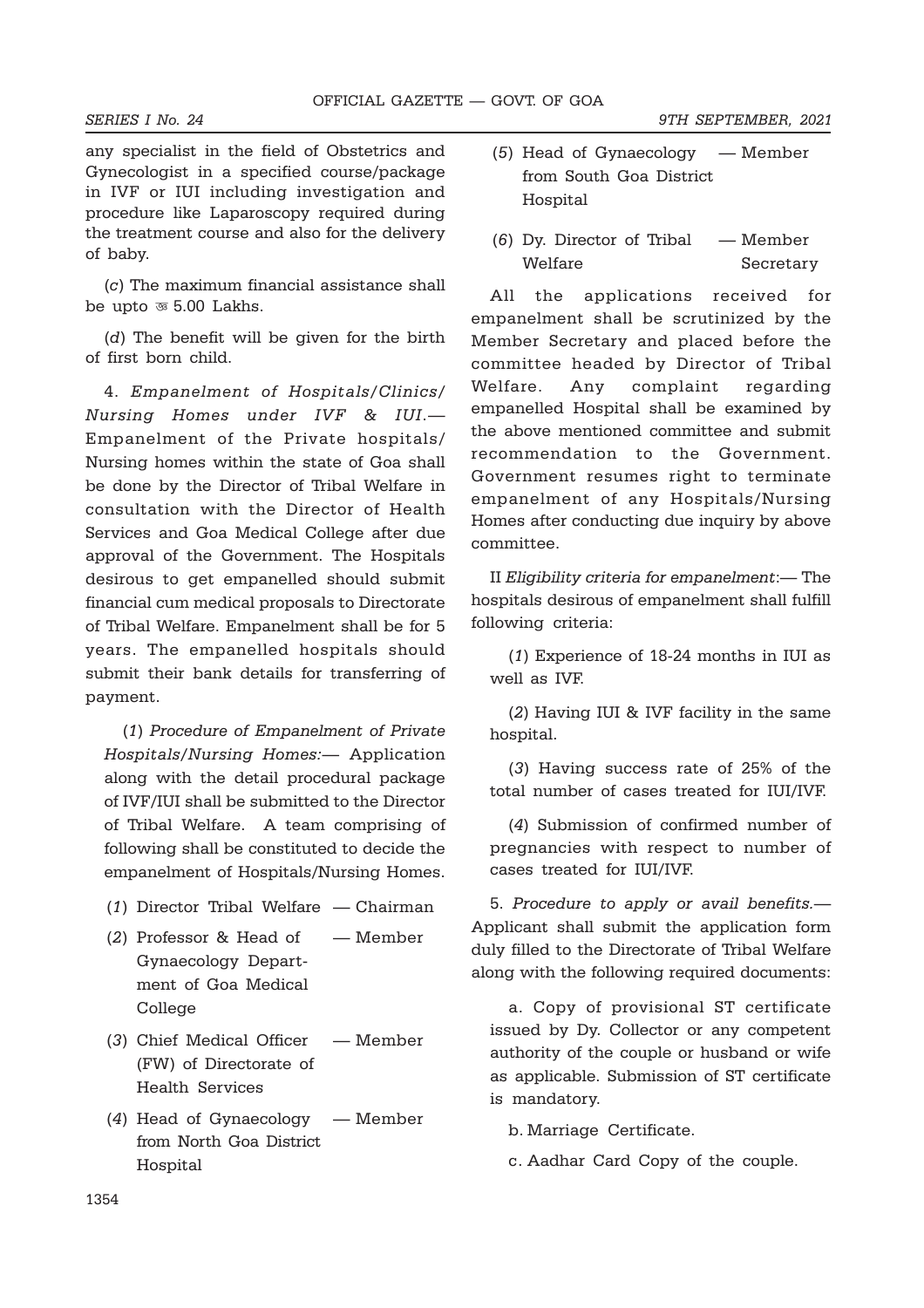#### d. Birth Certificate.

e. Any medical papers if available with the couple.

- 6. *Eligibility Criteria*:
	- Couples/Husband or Wife belonging to Scheduled Tribes are eligible to avail the benefits under this scheme.
	- There is no income limit to avail the benefit under the scheme.
	- Scheme is to be availed only in cases of infertility and couple having no living issue.

9. *Monitoring Committee*.— There shall be Monitoring Committee constituted as under:

- (*1*) Director Tribal Welfare Chairman
- (*2*) Professor & Head of Member Obstetrics and Gynecology of Goa Medical College
- (*3*) Chief Medical Officer of Member Family Planning Programme from Directorate of Health Services
- (*4*) Head of Department of Member Gynecology North Goa District Hospital/Asilo Hospital Mapusa
- (*5*) Head of Department of Member Gynecology District Hospital/Hospicio Hospital Margao
- (*6*) Deputy Director of Member Tribal Welfare **Secretary**

 Monitoring Committee shall meet as & when required.

There shall be quorum of three members for the meeting of Monitoring Committee.

15. *Release of payment.*— The release of payment to the Empanelled Hospital shall be as follows:

Maximum amount provided under this Scheme shall be Rs. 5.00 Lakhs only. Any expenditure above Rs. 5.00 Lakhs shall be borne by beneficiary.

Out of the Rs. 5.00 lakhs sanctioned if the beneficiary conceives in the first cycle of IUI/ IVF or before the exhaustion of the amount sanctioned the same may be utilized towards the reimbursement of delivery charges and the same may be restricted to Rs. 5.00 lakhs. However if the sanctioned amount of Rs. 5.00 lakhs is exhausted during the treatment, then further treatment & delivery charges shall be borne by the beneficiaries.

*Procedure for submission of bills*.— (*a*) Empanelled Hospitals/Applicants shall submit bills duly certified by the doctor from Empanelled Hospitals to the Directorate of Tribal Welfare.

(*b*) Doctors of the Empanelled Hospitals shall be solely responsible for certifying the bills.

(*c*) Director of Tribal Welfare will issue release order for the amount claimed in the bill.

(*d*) Goa Scheduled Tribe Finance and Development Corporation will release the payment to Empanelled Hospital as per the instruction given by the Director of Tribal Welfare.

(*e*) The rates for different procedures are given as below:

I. One cycle of IVF with medicine Rs. 1.00 lakh.

II.One cycle of IUI with medicine Rs. 15,000/-.

III. Embryo Transfer Rs. 30,000/-

IV. Embryo Freezing Rs. 30,000/-.